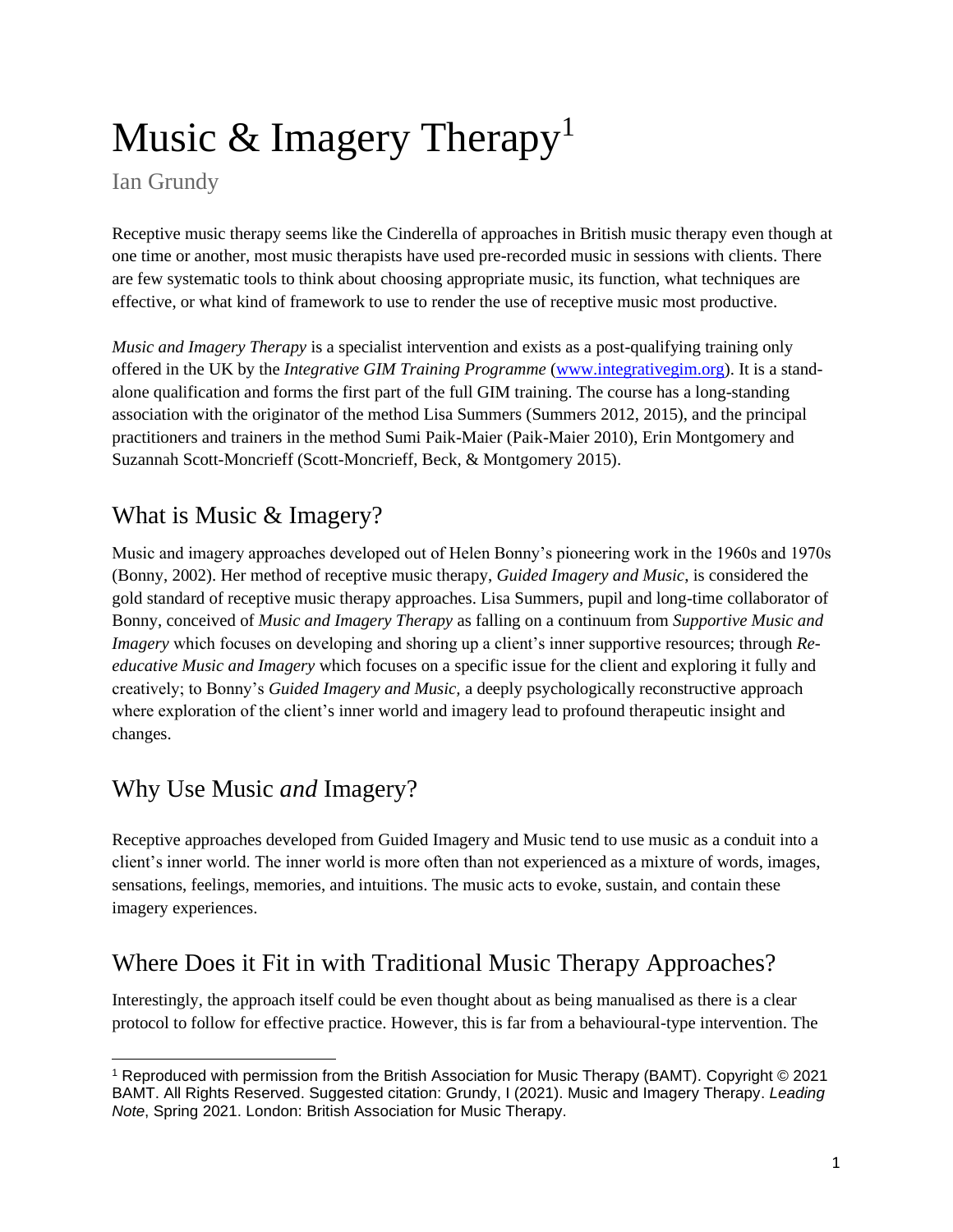metaphorical vehicles you have to take for each part of the therapy journey are the same, but the route and the destination are unique to the individual traveller. It takes considerable skill to be able to guide the client through the prelude, funnel down to the most salient issue, choose appropriate music, and integrate the whole experience in the postlude.

The music needs to be chosen carefully for its function within the process. For *Supportive Music and Imagery,* the music needs to be short, simple, with few changes and little tension. *Re-Educative Music and Imagery* music is more complex, but still firmly bounded and clear. *Guided Imagery and Music* repertoire is usually drawn from complex art music, with greater sustained tension and evocative power.

Choosing the music is an interesting and important process. Often the music is thought about in terms of its 'energy' but obviously, issues around culture, class, and personal taste, have to be engaged with fully. The therapist needs to consider what is meaningful for the client, while still holding the client in the right emotional state, and while aiming to match qualities of the client's experience in the music.

The session falls into five sections:

**●** The Prelude

The prelude begins with openly talking about the client's concerns, previous sessions and the client's reflections on them are reviewed. The therapist invites the client to explore any positive experiences they have had - in the case of *Supportive Music & Imagery*, or any challenging experiences they have had - in the case of *Re-Educative Music & Imagery*.

#### **●** The Transition

The focus is gradually narrowed, and the client chooses one important memory or experience, whichever feels most pressing or emotionally potent. This is thought about more fully, but principally for its underlying feeling. The therapist then plays the client a selection of musical extracts related on an emotional and energy plane to the client's chosen focus. The client chooses the music which has a *good enough* fit or matches certain aspects of the experience.

#### **●** The Induction

The therapist invites the client to relax, close eyes, and take a few deep breaths to help centre and calm. The therapist restates the client's chosen focus using the client's words and description.

#### **●** The Music & Imagery

This is the heart of the music  $\&$  imagery experience. Once the music begins, the client is invited to open eyes and create something intuitively about the experience most commonly through artwork, but potentially in any expressive creative arts modality. The same piece of music is played repeatedly until the client has finished.

#### **●** The Postlude

The experience of the music and artwork is explored. The therapist supports the client to focus and stay with the emotional core of the experience, helping the client to honour and retain it as an inner resource.